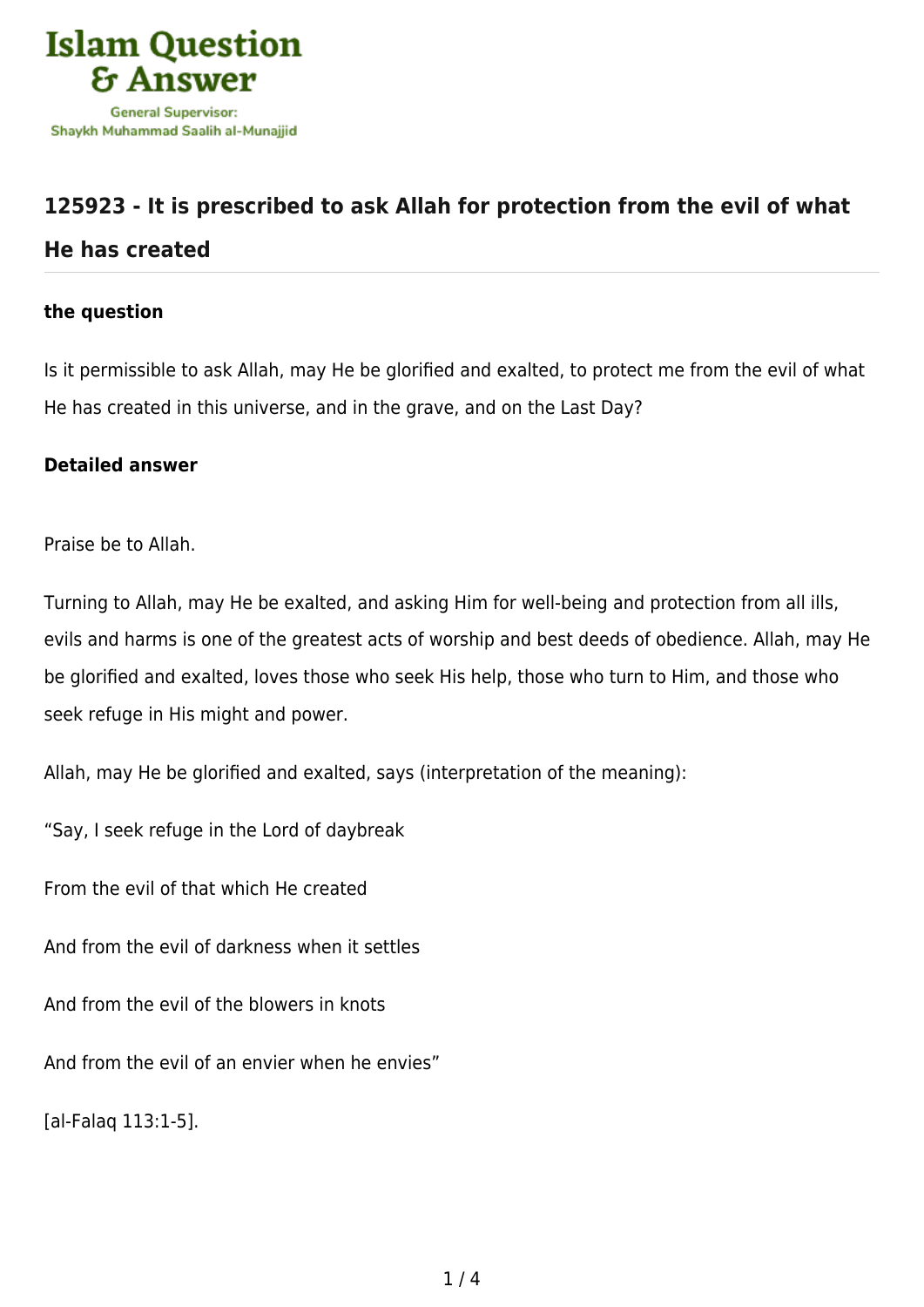

The words "From the evil of that which He created" are general in meaning, so they include seeking refuge from all ills in this world, such as the Shaytaan and his waswaas (whispers); in albarzakh, such as the torment of the grave; and in the hereafter, such as Hell.

Al-Haafiz Ibn Katheer (may Allah have mercy on him) said:

"From the evil of that which He created" means: from the evil of all that is created. Thaabit al-Bunaani and al-Hasan al-Basri said: Hell, and Iblees and his progeny, are among the things that He has created. End quote.

Tafseer al-Qur'an al-'Azeem (8/535).

Al-'Allaamah as-Sa'di (may Allah have mercy on him) said:

That is: "Say", seeking refuge with Allah

"I seek refuge" that is, turning to Him and seeking His protection

"in the Lord of daybreak [Rabbi'l-falaq]" that is, al-faaliq, which means both the one Who splits the seed and the date-stone, and the One who causes dawn to break.

"From the evil of that which He created" – this includes all that Allah has created of humans, jinn and animals. So we seek refuge with their Creator from the evil that may be present in them.

Then He describes in specific terms what He has mentioned in general terms, as He says:

"And from the evil of darkness when it settles" that is, from the harm and evil of what may happen in the night, when the darkness of night covers the earth and many evil spirits and harmful animals move about.

"And from the evil of the blowers in knots" that is, from the harm and mischief of witches who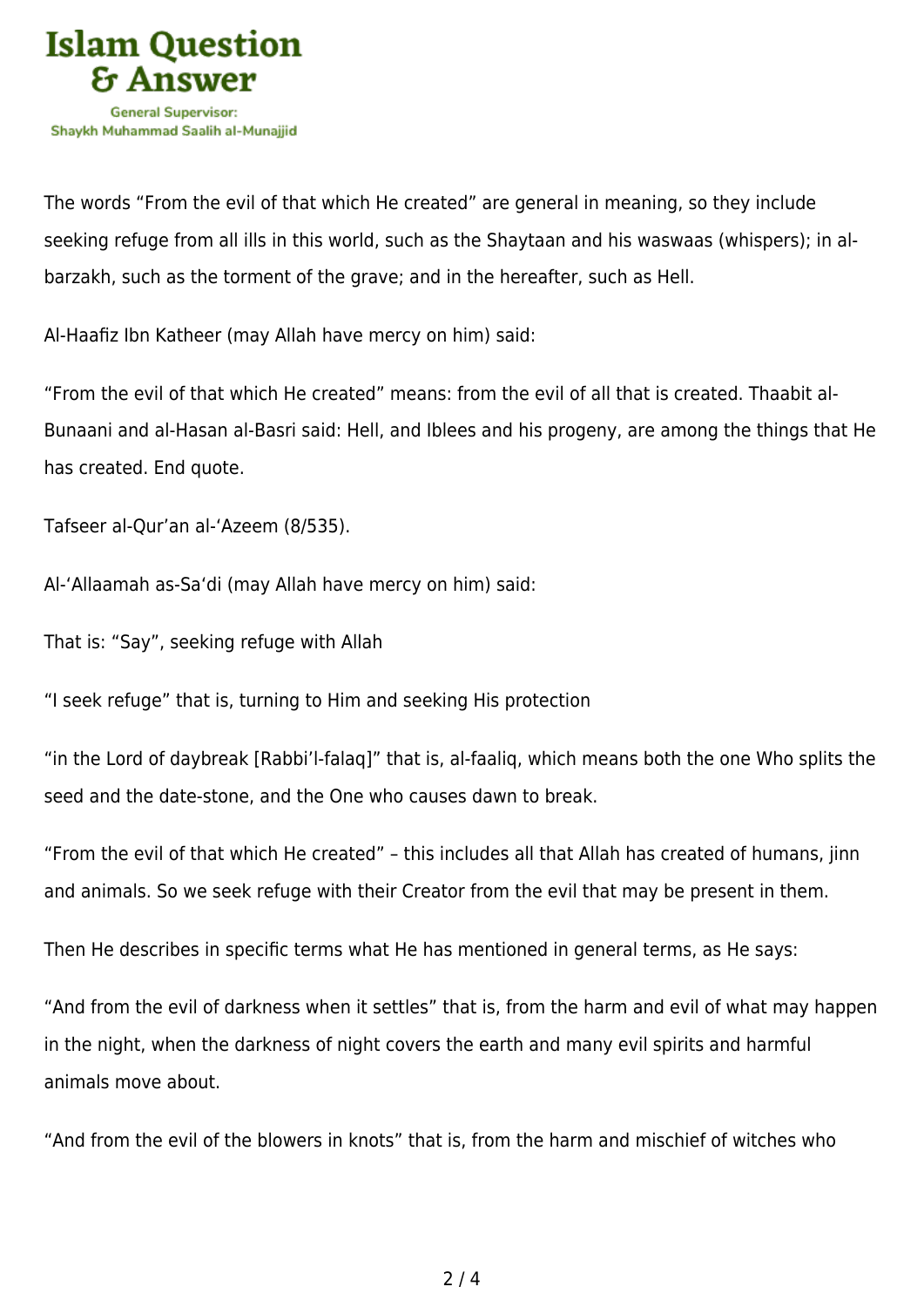

perform their witchcraft by blowing on knots that they tie for the purpose of casting spells.

"And from the evil of an envier when he envies". The envier is the one who would like the blessing to be taken away from the one whom he envies, so he strives to cause it to be taken away by whatever means he can. Therefore there is a need to seek refuge with Allah from his harm and mischief, and to foil his plan. The word translated here as envier also includes the one who puts the evil eye on others, because the evil eye only emanates from an envier who is evil in nature.

This soorah refers to seeking refuge with Allah from all kinds of evil and harm in both general and specific terms.

It indicates that magic or witchcraft is something real, the harm of which is to be feared, so one should seek refuge with Allah from it and from those who practice it. End quote.

Tayseer al-Kareem ar-Rahmaan fi Tafseer Kalaam al-Mannaan (p. 937).

The Prophet (blessings and peace of Allah be upon him) taught us to seek refuge with Allah from the evil of what He has created in some adhkaar that are prescribed:

It was narrated from Khawlah bint Hakeem that the Prophet (blessings and peace of Allah be upon him) said: "Whoever makes a stop on a journey and says, 'A'oodhu bi kalimaat Allaah il-tammaati min sharri ma khalaqa (I seek refuge in the perfect words of Allaah from the evil of that which He has created),' nothing will harm him until he moves on from that place." Narrated by Muslim, 2708.

And it was narrated that Ibn 'Abbaas (may Allah be pleased with him) said:

The Prophet (peace and blessings of Allaah be upon him) used to seek protection for al-Hasan and al-Husayn and say: "Your father (i.e., Ibraaheem) used to seek protection by means of them (these words) for Ismaa'eel and Ishaaq: A'oodhu bi kalimaat-Allaah il-taammah min kulli shaytaanin wa